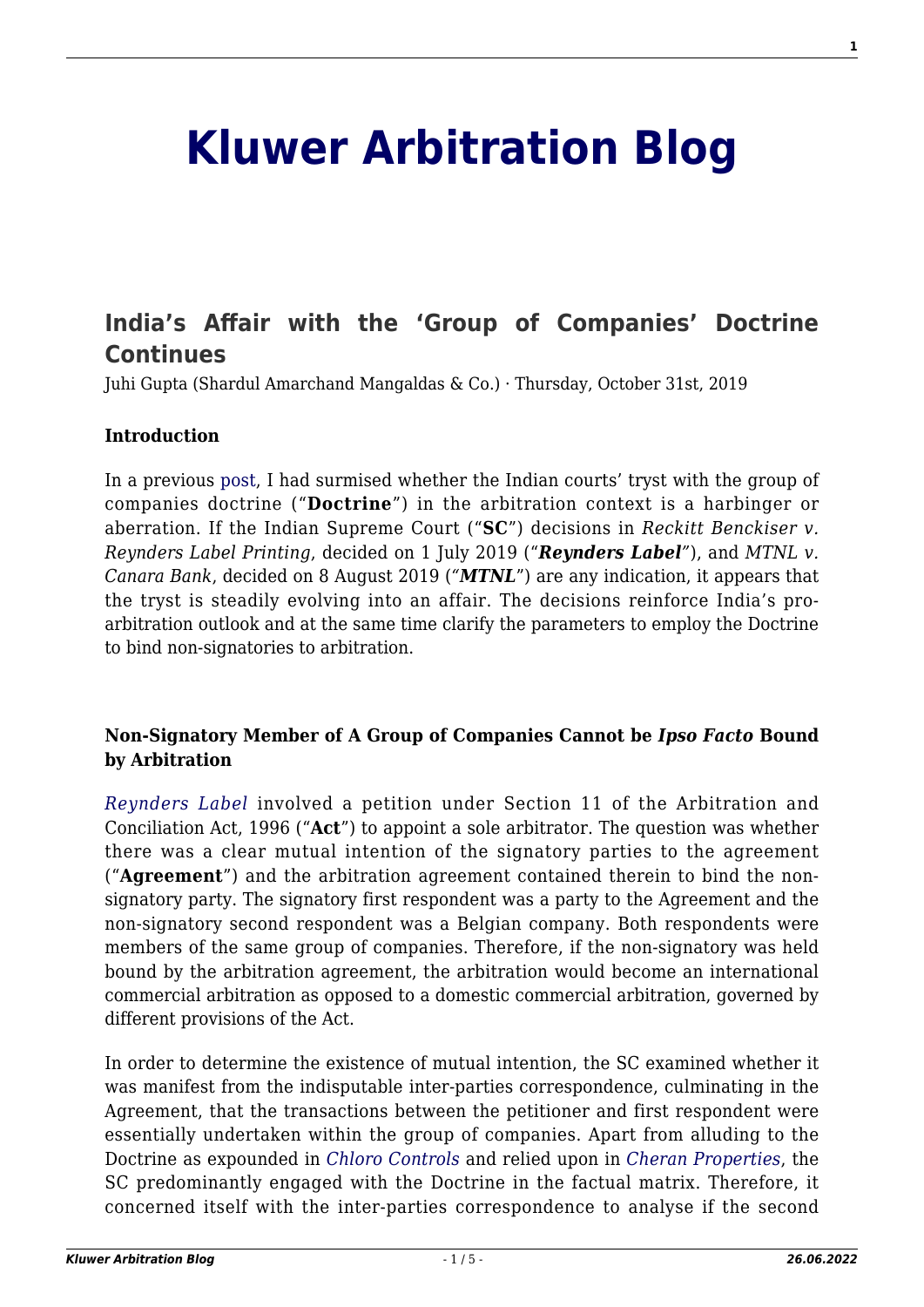respondent played a role in negotiating the Agreement and consequently, whether it was bound by the arbitration agreement by virtue of Section 7(4)(b) of the Act according to which an arbitration agreement can be concluded *via* exchange of correspondence.

The petitioner primarily relied upon correspondence from one Mr Frederik Reynders, who it claimed was the promoter of the second respondent and therefore, represented it in the negotiations. Since the second respondent was the disclosed principal of the first respondent, it was bound by the arbitration agreement, which was an integral component of the Agreement. On the other hand, the second respondent (i) submitted a counter-affidavit stating that Mr Reynders was an employee of the first respondent and could not represent or bind the second respondent to any legal obligation; (ii) argued that there was no privity of contract and that it was not involved in the negotiation, execution or enforcement of the Agreement; and (iii) argued that both respondents were merely members of the same group of companies sharing a common parent/holding company but otherwise were distinct legal entities operating independently. There was no relationship, such as that of a parent-subsidiary, between them.

The SC held that the second respondent was not a party to the Agreement and, consequently, the arbitration agreement:

"Thus, respondent No.2 was neither the signatory to the arbitration agreement nor did [it] have any causal connection with the process of negotiations preceding the agreement or the execution thereof, whatsoever. If the main plank of the applicant, that Mr. Frederik Reynders was acting for and on behalf of respondent No.2 and had the authority of respondent No.2, collapses, then it must necessarily follow that respondent No.2 was not a party to the stated agreement nor had it given assent to the arbitration agreement and, in absence thereof, even if respondent No.2 happens to be a constituent of the group of companies of which respondent No.1 is also a constituent, that will be of no avail. For, the burden is on the applicant to establish that respondent No.2 had an intention to consent to the arbitration agreement and be party thereto". (paragraph 9, emphasis supplied)

Although this made the arbitration a domestic arbitration for which the SC did not have jurisdiction to appoint an arbitrator, the SC appointed the arbitrator since the first respondent had no objection to this. It is pertinent to note that the SC dismissed the review petition filed by the petitioner against this decision.

#### **Parties' Conduct and Intention to be Examined to Apply Doctrine**

In *[MTNL](https://sci.gov.in/supremecourt/2014/11020/11020_2014_6_1501_15918_Judgement_08-Aug-2019.pdf)*, the issue was whether the non-signatory subsidiary ("**CANFINA**") was bound by the arbitration agreement entered into between its parent company ("**Canara Bank**") and MTNL. Interestingly, while the factual matrix was relatively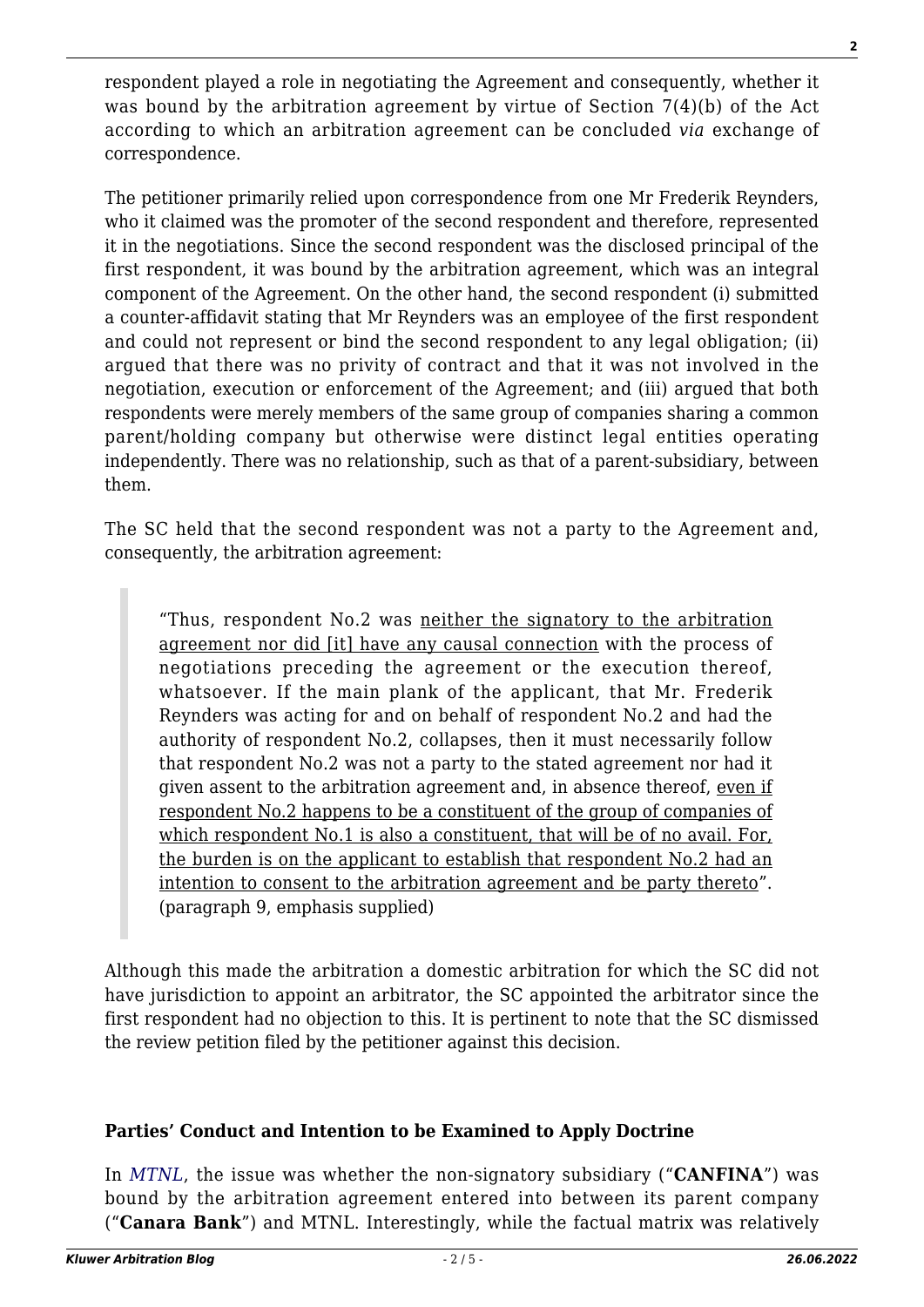straightforward to even intuitively conclude that CANFINA was bound by the arbitration agreement, the SC engaged with the Doctrine in decent depth. Briefly, the facts were that MTNL placed bonds with CANFINA under a MoU Agreement. Due to a liquidity crunch, Canara Bank purchased certain value of the bonds issued by MTNL on behalf of CANFINA. Subsequently, MTNL cancelled the bonds as a result of which disputes arose. Canara Bank objected to CANFINA being made a party to the arbitration agreement.

The SC observed that:

- The parent or subsidiary entering into an agreement, unless acting in accord with the principles of agency or representation, will be the only entity in a group to be bound by that agreement. Similarly, an arbitration agreement is governed by the same principles.
- However, a non-signatory can be bound by an arbitration agreement on the basis of the Doctrine, where the parties' conduct evidences their clear mutual intention to bind the signatory and non-signatory. Such an intention can be evidenced *via* the non-signatory's engagement in the negotiation or performance of the contract or any statements made by it indicating its intention to be bound by the agreement.
- The SC identified three critical factors: (i) non-signatory's direct relationship with the signatory; (ii) direct commonality of the subject matter; and (iii) composite nature of the transaction between the parties. The SC further noted that the Doctrine has also been invoked in arbitration where there is a tight group structure with strong organisational and financial links, so as to constitute a single economic unit or reality.

Applying the aforementioned principles, the SC concluded that CANFINA was bound by the arbitration agreement:

"It will be a futile effort to decide the disputes only between MTNL and Canara Bank, in the absence of CANFINA, since undisputedly, the original transaction emanated from a transaction between MTNL and CANFINA – the original purchaser of the Bonds. […] There is a clear and direct nexus between the issuance of the Bonds, its subsequent transfer by CANFINA to Canara Bank, and the cancellation by MTNL, which has led to disputes between the three parties. Therefore, CANFINA is undoubtedly a necessary and proper party to the arbitration proceedings. Given the tripartite nature of the transaction, there can be a final resolution of the disputes, only if all three parties are joined in the arbitration proceedings [...]". (paragraph 10.9, emphasis supplied)

In addition, the SC noted that (i) a Committee of Disputes had referred all three parties to arbitration, pursuant to which a sole arbitrator was appointed; (ii) Canara Bank itself had circulated a draft arbitration agreement in which it had mentioned itself and CANFINA on one side and MTNL on the other side; and (iii) CANFINA had participated in all proceedings thus far and was represented by separate counsel. Accordingly, the SC concluded that CANFINA had given implied or tacit consent to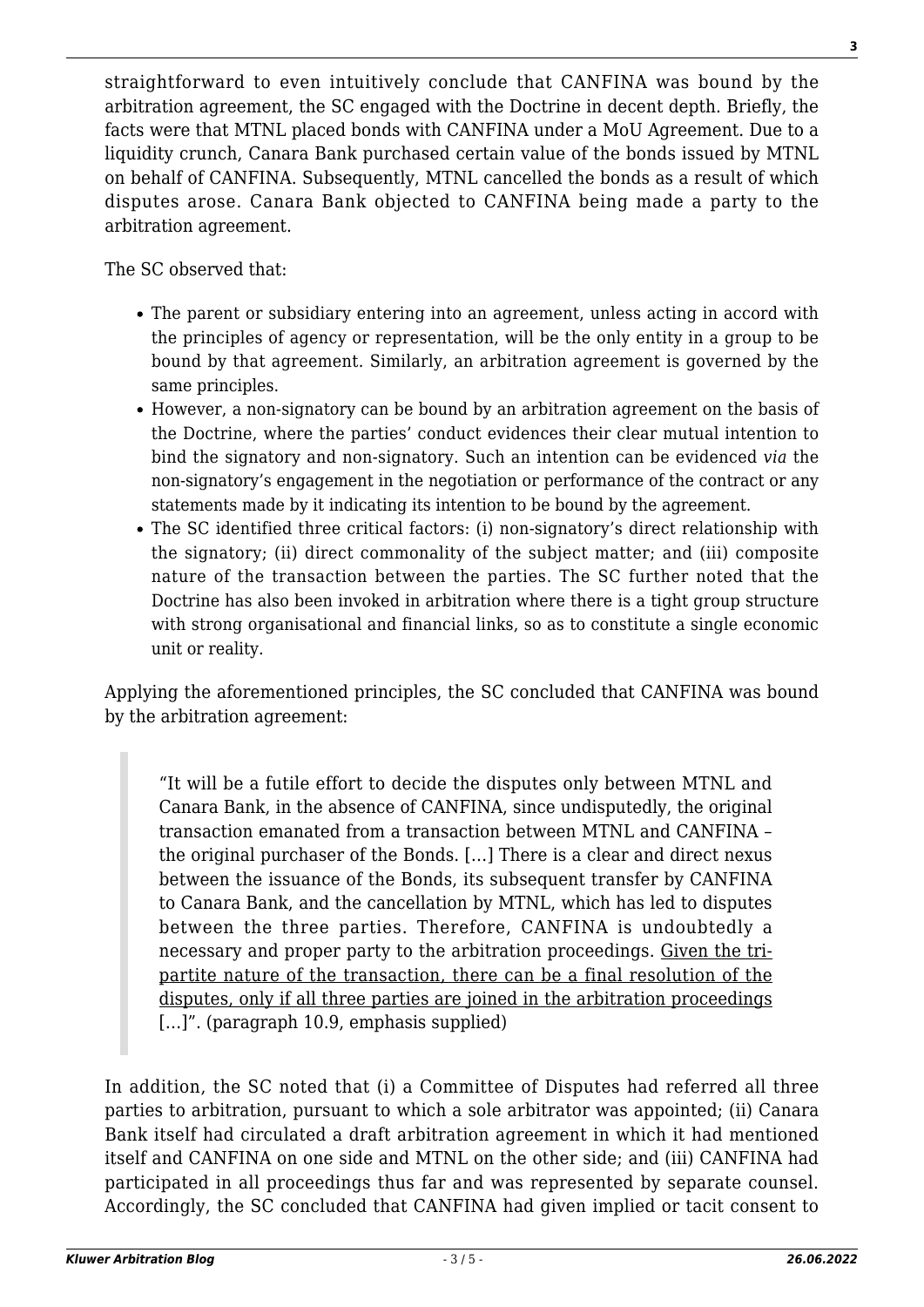being impleaded in the arbitral proceedings, which was evident from the parties' conduct.

### **Implications of the Decisions**

These decisions, in my opinion, are significant. They have generated or renewed discussion about the Doctrine, which will lead to more awareness and debate about its application to arbitrations, both in theory and practice. This in turn will persuade practitioners and parties to be careful about how they draft and interpret arbitration clauses where entities of a same group of companies are involved or could be potentially involved in the underlying transaction/contract.

*MTNL* in particular is significant because it engages with the Doctrine at a jurisprudential level and expressly predicates its decision on it: "*We invoke the Group of Companies doctrine, to join Respondent No. 2 – CANFINA i.e. the wholly owned subsidiary of Respondent No. 1 – Canara Bank, in the arbitration proceedings pending before the Sole Arbitrator*" (paragraph 11). It does not cite *Cheran Properties*, which is unfortunate as discussing and/or applying it would have aided the larger goal of cultivating jurisprudence on the Doctrine. This, however, does not dilute *MTNL*'s importance.

Both decisions reinforce fundamental factors that are to be considered in applying the Doctrine, such as mutual intention, direct commonality of subject matter and composite transaction. They also provide greater clarity about different factual scenarios in which the Doctrine could potentially be attracted and applied. This is particularly important given the Doctrine's application is heavily predicated on the underlying facts and circumstances. Accordingly, they reinforce India's dynamic and commercially pragmatic approach to arbitration and to binding non-signatories to arbitration. Internationally, uptake of the Doctrine to bind non-signatories is rare, with the exception of civil law courts to a certain extent, as compared to "traditional" devices such as piercing the corporate veil, agency and estoppel (see previous posts on this blog [here](http://arbitrationblog.kluwerarbitration.com/2009/03/12/a-ghost-laid-to-rest/) and [here\)](http://arbitrationblog.kluwerarbitration.com/2014/07/30/when-does-an-arbitration-agreement-have-a-binding-effect-on-non-signatories-the-group-of-companies-doctrine-vs-conflict-of-laws-rules-and-public-policy/). Therefore, India's affair with the Doctrine could prove instructive for other jurisdictions.

#### **Profile Navigator and Relationship Indicator**

Offers 6,200+ data-driven arbitrator, expert witness and counsel profiles and the ability to explore relationships of 13,500+ arbitration practitioners and experts for

*To make sure you do not miss out on regular updates from the Kluwer Arbitration Blog, please subscribe [here](http://arbitrationblog.kluwerarbitration.com/newsletter/). To submit a proposal for a blog post, please consult our [Editorial Guidelines.](http://arbitrationblog.kluwerarbitration.com/editorial-guidelines/)*